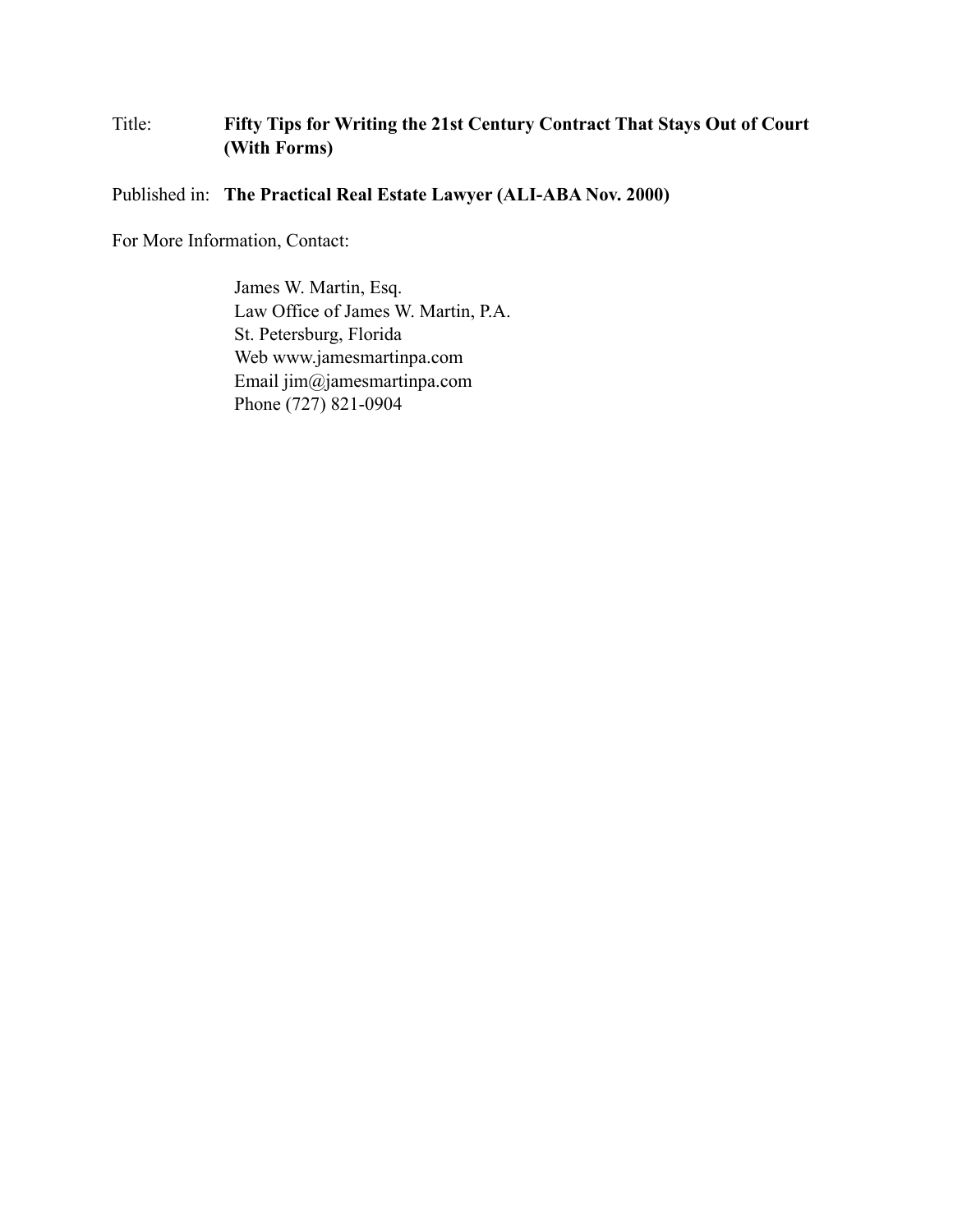



# THE PRACTICAL *R AL ESTATE*

PUBLISHED BY THE AMERICAN LAW INSTITUTE-AMERICAN BAR ASSOCIATION<br>COMMITTEE ON CONTINUING PROFESSIONAL EDUCATION SIX TIMES A YEAR CONTINUING PROFESSIONAL EDUCATION SIX

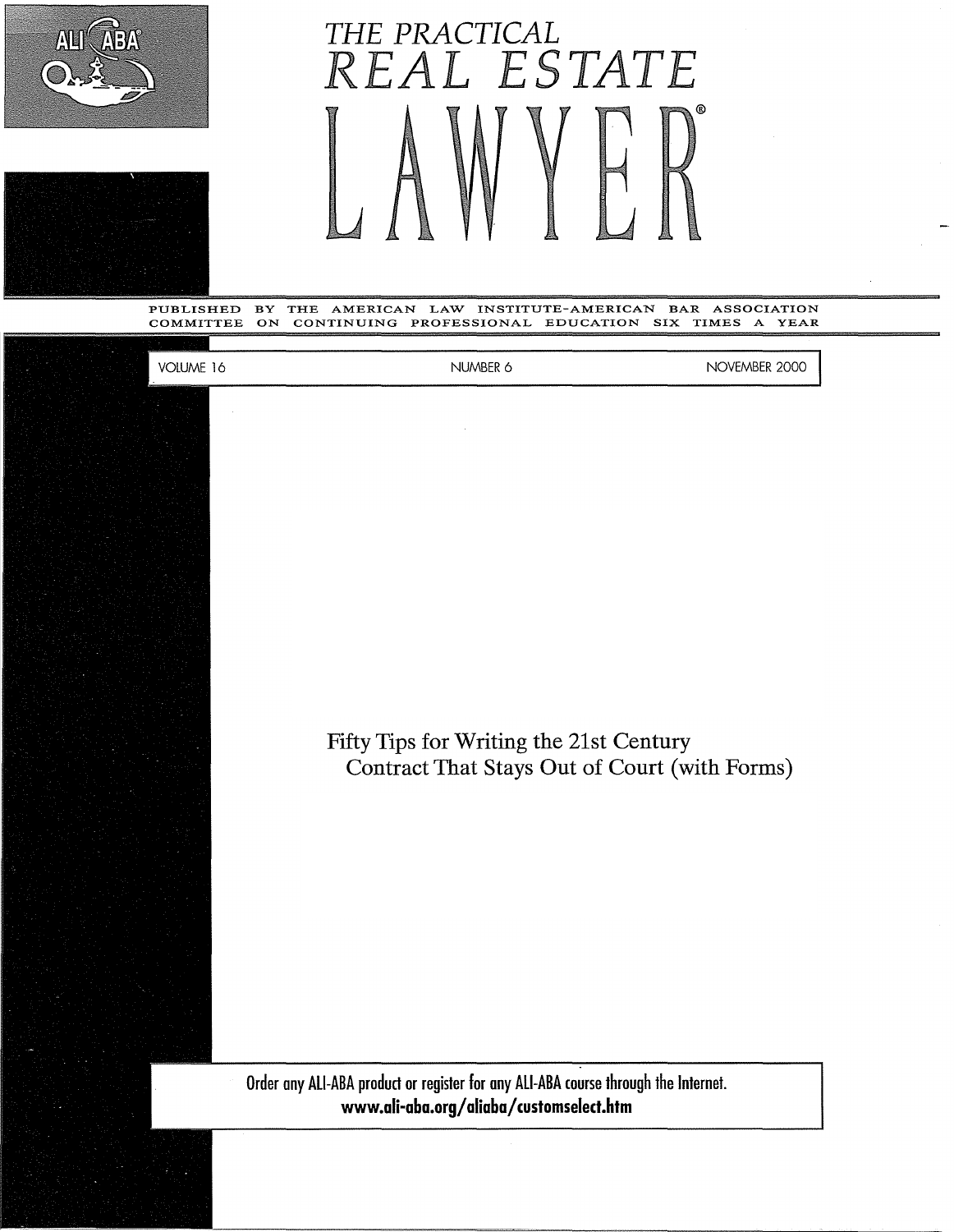# **Fifty Tips for Writing the 21st Century Contract That Stays Out of Court (with Forms)**

**James W. Martin** 

**Let modern computer technology help you write the contract that stays out of court.** 

WELCOME TO THE 21ST CENTURY. To practice law successfully in this new century, you must not only wield the new tools of our trade, the computer and the Internet, well, but also accept that litigation costs will remain sky-high. Lawyers' bills of \$10,000 a month are not unusual in a hotly contested breach of contract lawsuit. With every word, phrase, and sentence carrying the potential for winning or losing, the stakes are high. Prudence, therefore, mandates cautious and thoughtful drafting.

Drafting contracts is actually one of the simple pleasures of practicing law. In the May 1998 issue of this journal, I presented 50 tips for contract writing. Since then, the Internet and the computer have produced more efficient ways of

**James W. Martin** is a sole practitioner in St. Petersburg, Florida. He has written numerous articles and form books and is listed in *Who's Who in American Law* and *Who's Who of Emerging Leaders in America.* His web site is www.jamesmartinpa.com.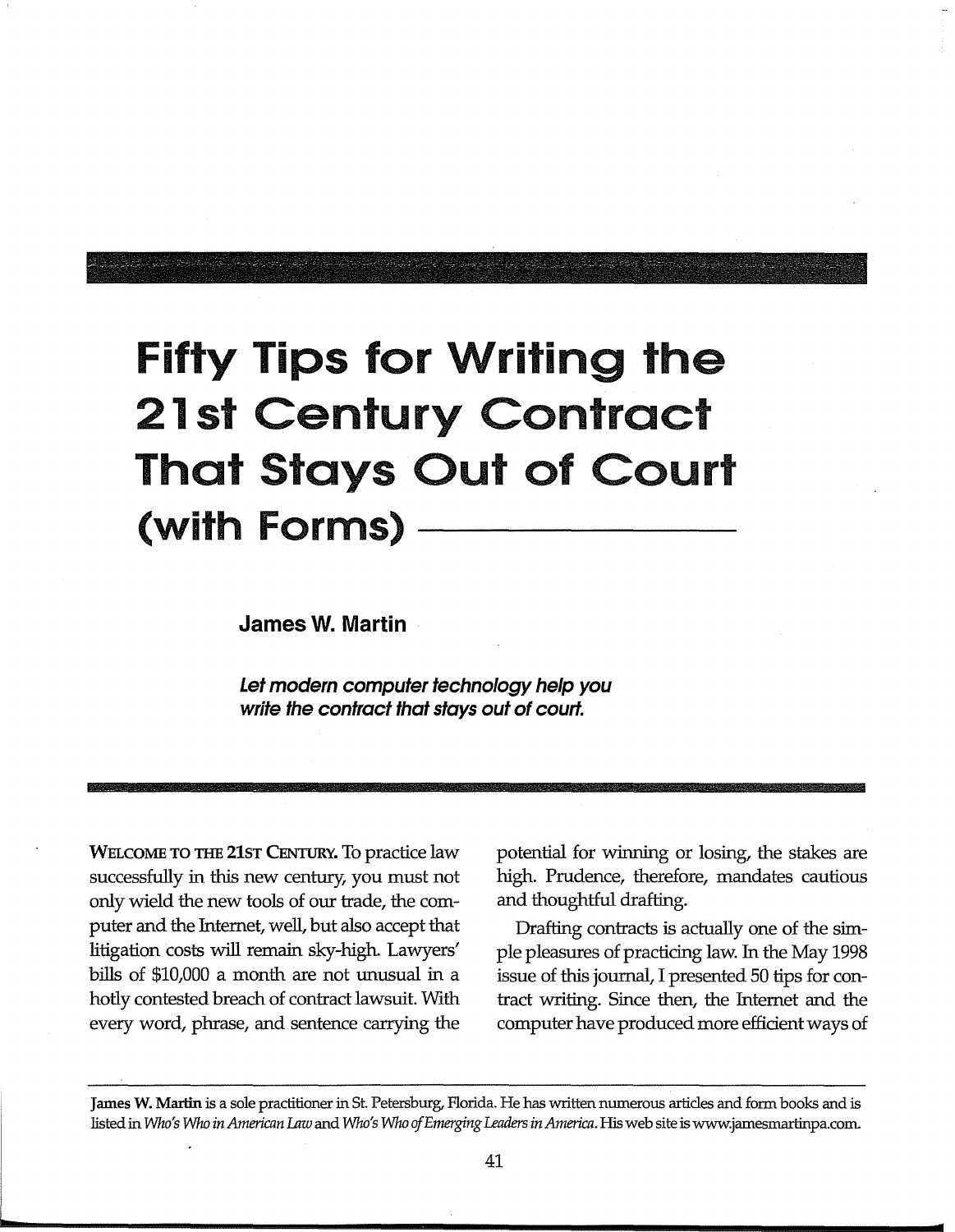• The federal RCRA program was always intended to be delegated to the state environmental agencies. Forty-eight of the 50 states now have the entire "compliance" program. The number of states that have the "corrective action" program is growing, and is now up to around 20. The EPA and the states operate under a "Memorandum of Agreement" that governs their relationship in this area. A regulated entity is far more likely to run into a state agency's RCRA enforcement and compliance group than the federal EPA.

• Most hazardous wastes cannot be land-disposed unless they have been treated to meet a certain standard. (Land Disposal Restrictions, or "LDRs.") Each listed and characteristic waste has its own standard, either a descriptive treatment standard or a numerical concentration standard. The land ban requires a great deal of paperwork even when the waste is not destined for land disposal.

• Permitted Treatment, Storage and Disposal Facilities ("TSDs") are facilities that treat, store, or dispose of hazardous waste.

 $\square$  These facilities are subject to stringent regulation, not only by the prescriptions found for each kind of unit in the regulations themselves, but by the terms and conditions of their permits.

 $\Box$  Most TSDs are restricted to accepting only certain waste codes.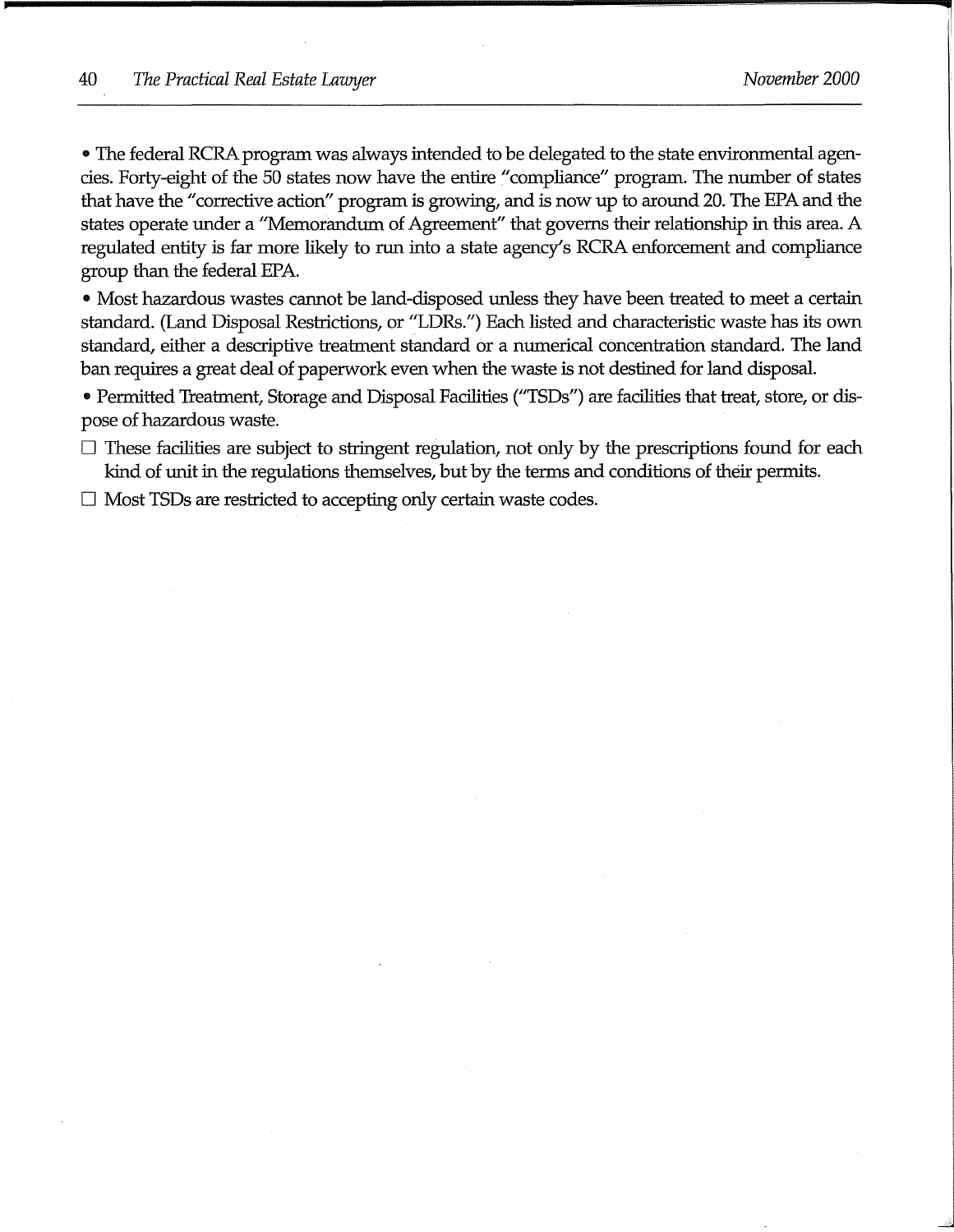preparing contracts. This article updates my tips in light of these changes. Following these tips could result in your writing a contract so clear that no one will want to litigate it, saving your client from the trials and tribulations of litigation, truly a good reason to write the contract that stays out of court.

These tips apply to writing all kinds of agreements: office leases, real estate contracts, sales agreements, employment contracts, equipment leases, prenuptial agreements. They even apply to stipulations and settlements in litigation, where you want an agreement so clear that it avoids future litigation. Wherever clarity and simplicity are important, these tips will guide you there. The Appendix provides a few sample forms to illustrate these tips.

#### **BEFORE YOU WRITE THE FIRST WORD** •

Before preparing the contract, you will need to deal with the preliminaries:

- *Ask your client to list the deal points.* This can be in the form of a list, outline, or narration. Doing this will help the client focus on the terms of the agreement.
- *Engage your client in "what if' scenarios.* A good contract will anticipate many possible factual situations and express the parties' understanding in case those facts arise. Talking to your client about this will generate many issues you may not otherwise consider.

• *Ask your client for a similar contract.* Frequently, clients have had similar transactions in the past or they have access to contracts for similar transactions.

• *Search your office computer or the Internet for a similar form.* Many times you can find a similar form on your computer. It may be one you.prepared for another client or one you negotiated with another lawyer. Just remember to find and replace the old client's name. Starting with an existing form saves time and avoids the errors

of typing. Here are some web sites where you can find forms:

-James W. Martin, P.A.: http://www.jamesmartinpa.com/pubs.htm;

-Secretaries of State: http:/ /www.jamesmartinpa.com/ secst.htm and www.secst.com

-West Publishing: http:/ /www.westgroup. com

-Lexis: http:/ /www.lexis.com/

• *Obtain forms in books or* CD-ROM. Typical forms of contracts can be found in form books, such as West's Legal Forms (a nationwide set), as well as in treatises and state bar continuing legal education ("CLE") publications. These can be used as the starting point for drafting the contract or as checklists of typical provisions and wording to include in the contract. Many treatises and form books now come with forms on disk or CD-ROM.

• *Don't let your client sign a letter of intent that doesn't say that it is a letter of intent.* Sometimes clients are anxious to sign something to show good faith before the contract is prepared. A properly worded letter of intent is useful at such times. Just be sure that the letter of intent clearly states that it is not a contract, but that it is merely an outline of possible terms for discussion purposes. *See* Appendix C.

**WRITING THAT FIRST WORD** • Once you have obtained the needed information and sample forms, you are ready to draft the contract.

• *Start with a simple, generic contract form.* The form in Appendix Ais a simple, generic contract form. It provides a solid starting point for the structure of the contract. Like a house, a contract must have a good, solid foundation.

• *State the correct legal names of the parties in the first paragraph.* As obvious as this is, it is one of the most common problems in contracts. For individuals, include full first and last name, and

J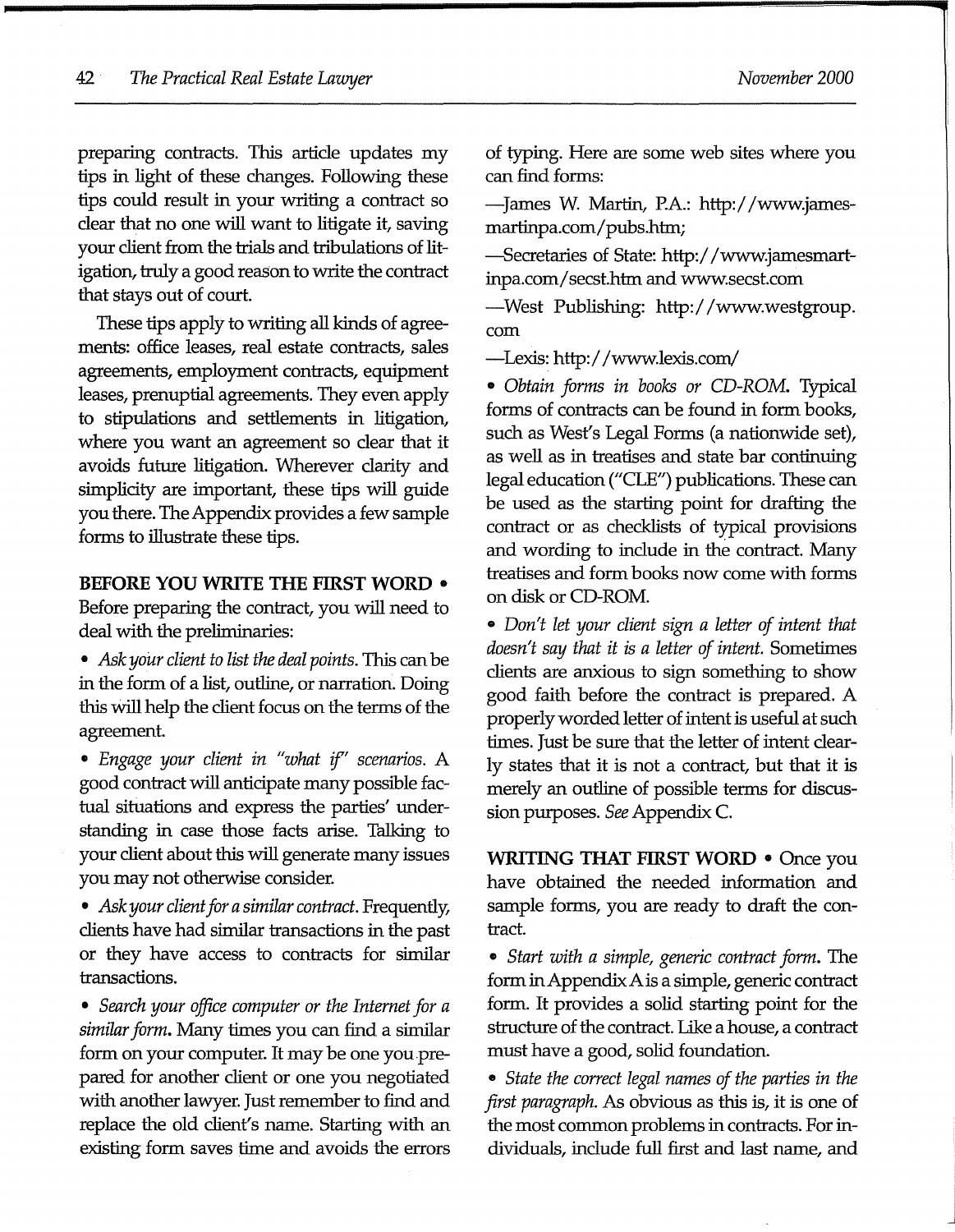middle initials if available, and other identifying information, if appropriate, such as Jr., M.D., and so forth. For corporations, check with the secretary of state where the corporation is incorporated. (In Florida, call the Florida Division of Corporations at 904-488-9000 or search its database from its web site at http:/ /ccfcorp.dos. state.fl.us/index.html or for other states see the list of secretaries of state web sites at http:// www.jamesmartinpa.com/ secst.htm.)

• *Identify the parties by nicknames.* Giving each party a nickname in the first paragraph will make the contract easier to read. For example, James W. Martin would be nicknamed ''Martin."

• Be careful when using legal terms for nicknames. Don't use "Contractor" as a nickname unless that party is legally a contractor. Do not use "Agent" unless you intend for that party to be an agent, and if you do, then you better specify the scope of authority and other agency issues to avoid future disagreements.

• *Include a blank for the date in fhe first paragraph.*  Putting the date in the first paragraph makes it easy to find after the contract is signed. It aJso makes it easy to describe the contract in other documents in a precise way, such as the "December 20, 2000, Contract for Sale of Real Estate."

• *Include recitals to provide background.* RecitaJs are the "whereas" clauses that precede the body of a contract. They provide a simple way to bring the contract's reader (party, judge, or jury) up to speed on what the contract is about, who the parties are, why they are signing a contract, and so forth. The first paragraph in the body of the contract can incorporate the recitals by reference and state that they are true and correct. This will avoid a later argument over whether the recitals are a legally binding part of the contract.

• *Outline the contract by writing out and underlining paragraph headings in their logical order.* The paragraphs should flow in logical, organized

fashion. It is not necessary to write them all at once; you can write them as you think of them. 'fry to group related concepts in the same paragraphs or in adjacent paragraphs. For example, write an employment contract's initial paragraph headings like this:

-RecitaJs;

-Employment;

-Duties;

-Term;and

-Compensation.

• Complete each paragraph by writing the contract *terms that apply to that paragraph.* This is simple. You learned this in elementary school. Just explain in words what the parties agree to do or not do paragraph by paragraph.

• *Keep a pad at hand to note clauses to add.* It's normal to think of additional clauses, wording, and issues while writing a contract. Jot these down on a pad as you write; they are easily forgotten. Also keep your client's outline and other forms in front of you as you write, and check off items as you write them.

• *Repeat yourself only when repetition is necessary to improve clarity.* Ambiguity is created by saying the same thing more than once; it is almost impossible to say it twice without creating ambiguity. Only if the concept is difficult should you write it in more than one way. In addition, if you use an example to clarify a difficult concept or formula, be sure that all possible meanings are considered and that the example is accurate and consistent with the concept as worded.

#### WHAT TO WATCH OUT FOR WHEN WRIT-

**ING** • The following suggestions will help you avoid some of the more common contract draftmg errors.

• *Title it "Contract."* Don't leave this one to chance. If your client wants a contract, call it a contract. A judge now sitting on the federal bench once ruled that a document entitled "Pro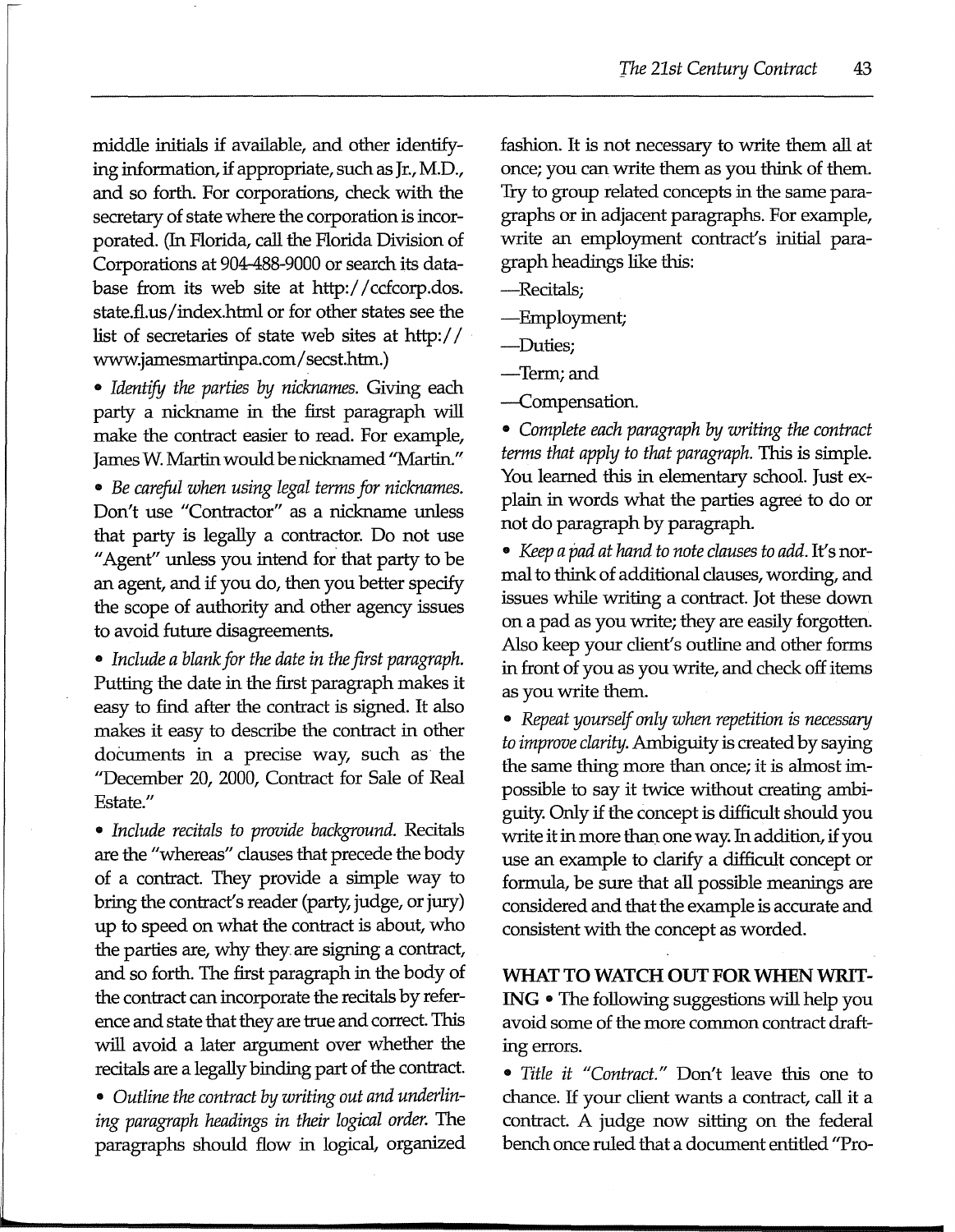posal" was not a contract even though signed by both parties. The lesson learned is,

• "Say what you mean." If you intend the document to be a legally binding contract, use the word "Contract" in the title.

• *Write in short sentences.* Short sentences are easier to understand than long ones.

• *Write in active tense, rather than passive.* Active tense sentences are shorter and use words more efficiently, and their meaning is more apparent. Example of active: "Sellers shall sell the Property to Buyer." Example of passive: "The Property shall be sold to Buyer by Seller."

• *Don't use the word "biweekly."* It has two meanings: twice a week and every other week The same applies to "bimonthly." Instead, write "every other week" or "twice a week."

• *Don't say things like "active termites and organisms."* Avoid ambiguity by writing either "active termites and active organisms" or "organisms and active termites." When adding a modifier like "active" before a compound of nouns like "termites and organisms," be sure to clarify whether you intend the modifier to apply to both nouns or just the first one. If you intend it to apply to both, use parallel construction and write the modifier in front of each noun. If you intend it to apply to just one noun, place that one noun at the end of the list and the modifier directly in front of it.

• *Don't say "Lessor" and "Lessee."* These are bad nicknames *to* use in a lease because they are easily reversed or mistyped. Use "Landlord" and "Tenant" instead. The same applies *to* lienor and lienee, mortgagor and mortgagee, grantor and grantee, licensor and licensee, party A and party B. This is where you can use your creativity *to* come up with a different nickname for a party, as long as you use it consistently throughout the contract.

• *Watch out when using "herein."* Does "wherever used herein'' mean anywhere in the contract or anywhere in the paragraph? Clarify this ambiguity if it matters.

• *Write numbers as both words and numerals: ten*  (10). This will reduce the chance for errors.

• *When you write "including" consider adding "but not limited to."* Unless you intend the list *to*  be all-inclusive, you had better clarify your intent that it is merely an example.

• *Don't rely on the rules of grammar.* The rules of grammar that you learned in school are not universal. The judge or jury interpreting the meaning of your contract may have learned different rules. Write the contract so that no matter what rules they learned, the contract is clear and unambiguous. Follow this test for clear writing: *Remove all periods and commas, then read it.*  Choosing the right words and placing them in the right place makes the writing clear without punctuation.

• *Don't be creative with words.* Contract writing is not creative writing and is not meant *to* provoke reflective thoughts or controversies about nuances of meaning. Contract writing is clear, direct, and precise. Therefore, use common words and common meanings. Write for the common person.

• *Be consistent in word usage.* If you refer *to* the subject matter of a sales contract as "goods" use that term throughout the contract; do not alternately call them "goods" and "items." Maintaining consistency is more important than avoiding repetition. Don't worry about putting the reader *to* sleep; worry about the opposing lawyer a year from now hunting for ambiguities *to* get your contract into court.

• *Be consistent in grammar and punctuation.* The rules of grammar and punctuation you learned may differ from others, but you had better be consistent in your use of them. Be aware of such things as where you put ending quote marks, whether you place commas after years and states, and similar variations in style.

l

I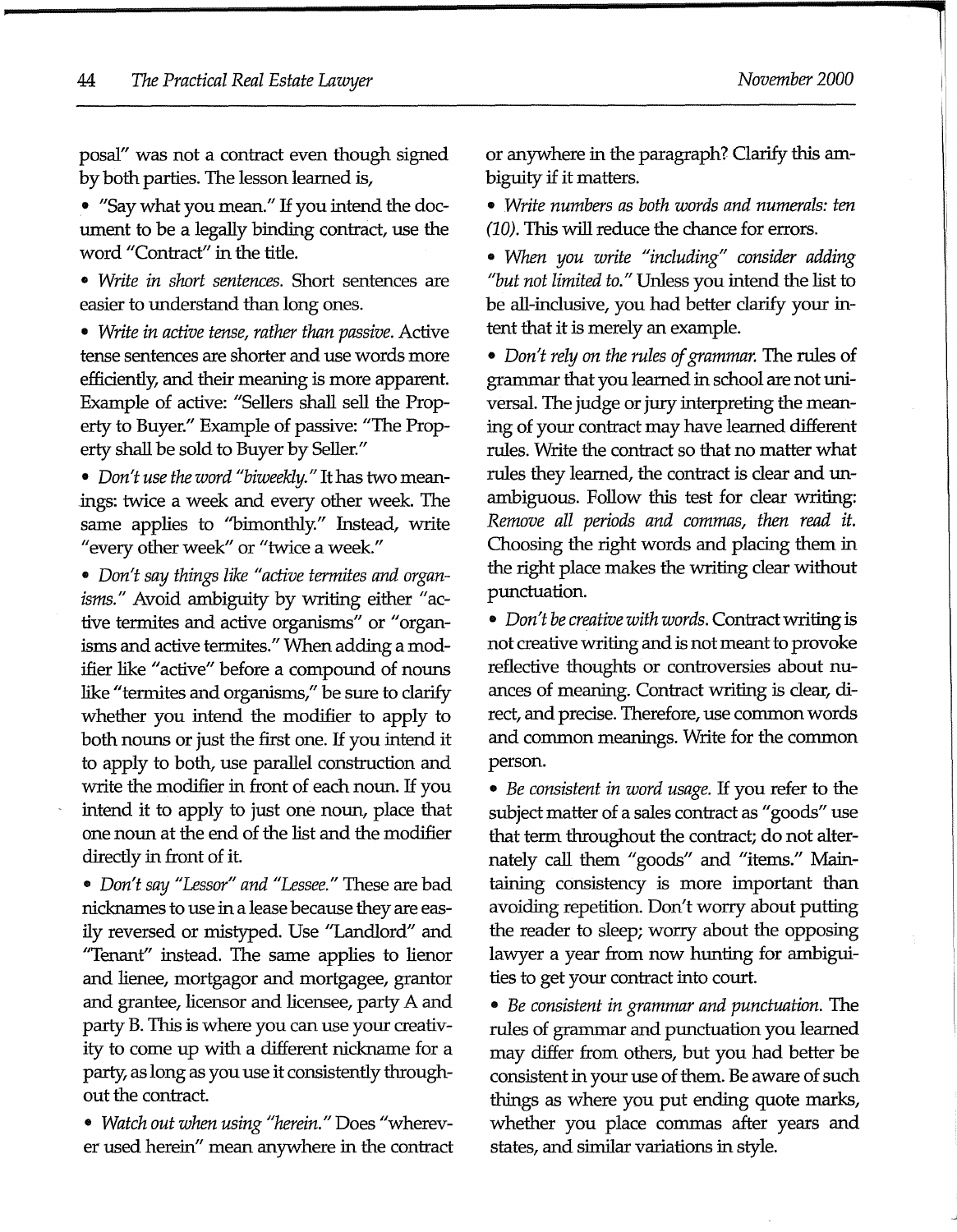• *Consider including choice of law, venue selection, and attorneys' fee clauses.* If your contract gets litigated, you might as well give your client some "ammunition" for the fight. Examples of these clauses appear in Appendices A and C.

• *Write for the judge and jury, assume the reader is a knowledgeable layperson*. If your writing is so clear that a layperson could understand it, then it is less likely it will end up in court.

• Define a word by capitalizing it and putting it in *quotes.* Capitalizing a word indicates that you intend it to have a special meaning. The following are two sample clauses for defining terms:

*Wherever used in this contract, the word "Goods" shall mean the goods that Buyer has agreed to purchase from Seller under this contract.* 

*Buyer hereby agrees to purchase from Seller ten (10) frying pans, hereinafter called the "Goods."* 

• *Define words when first used.* Instead of writing a section of definitions at the beginning or end of a contract, consider defining terms and concepts as they first appear in the contract. This will make it easier for the reader to follow.

• *Explain technical terms and concepts.* Remember that the parties might understand technical jargon, but the judge and jury who interpret and apply the contract do not. Therefore, explain the contract's terms and concepts within the contract itself. Let the contract speak for itself from within its four comers.

**KEEP YOUR CLIENT INFORMED WHILE YOU WRITE** • Good attorney-client communication is the foundation of a successful legal practice. Communicating with your client is especially important when you are drafting contracts.

• *Never send a contract without a cover letter.* The cover letter is a convenient way of instructing your client on how to use and sign the contract.

• *Tell your client the ideas that come as you write.*  Many ideas will occur to you as you write: things that could go wrong with the deal, things that might happen in the future, things that happened in the past, ways to structure things better. Write these in your letter to the client.

• *Inform your client of the risks.* Writing a letter to the client as you write the contract is the perfect way to inform the client of the risks and rewards of entering into the contract. Frequently, problems do not become apparent until time is spent trying to word a contract.

**WHAT TO DO AFfER THE FIRST DRAFf IS WRIITEN** • After the first draft is written, do the following:

• *Check spelling, paragraph numbering, and cross references both manually and with your word processor's spelling and grammar checker.* This almost goes without saying today, especially since Microsoft Word now checks your spelling and grammar as you type. (Unfortunately it also changes "per stirpes" to "per stupid" if you fail to watch it closely.) And now there are even computer programs that check contract documents for undefined terms. DealProof is packaged with Corel WordPerfect for law offices, and DocProofReader is available for download for MS Word 97 and 2000.

• *Let your secretary or paralegal read it.* Not only will your staff frequently find spelling and grammar errors missed by your word processor's spell checker, but they will find inconsistencies and confusing areas that you missed when drafting.

• *Stamp "Draft* #1 6/22/2000" *on it.* This may be the first of many drafts, so avoid confusion early by numbering and dating all drafts at the top of the first page. It is also a good idea to write "DRAFf" across the face of each page to preclude the possibility of an impatient client signing a draft rather than waiting for the final version.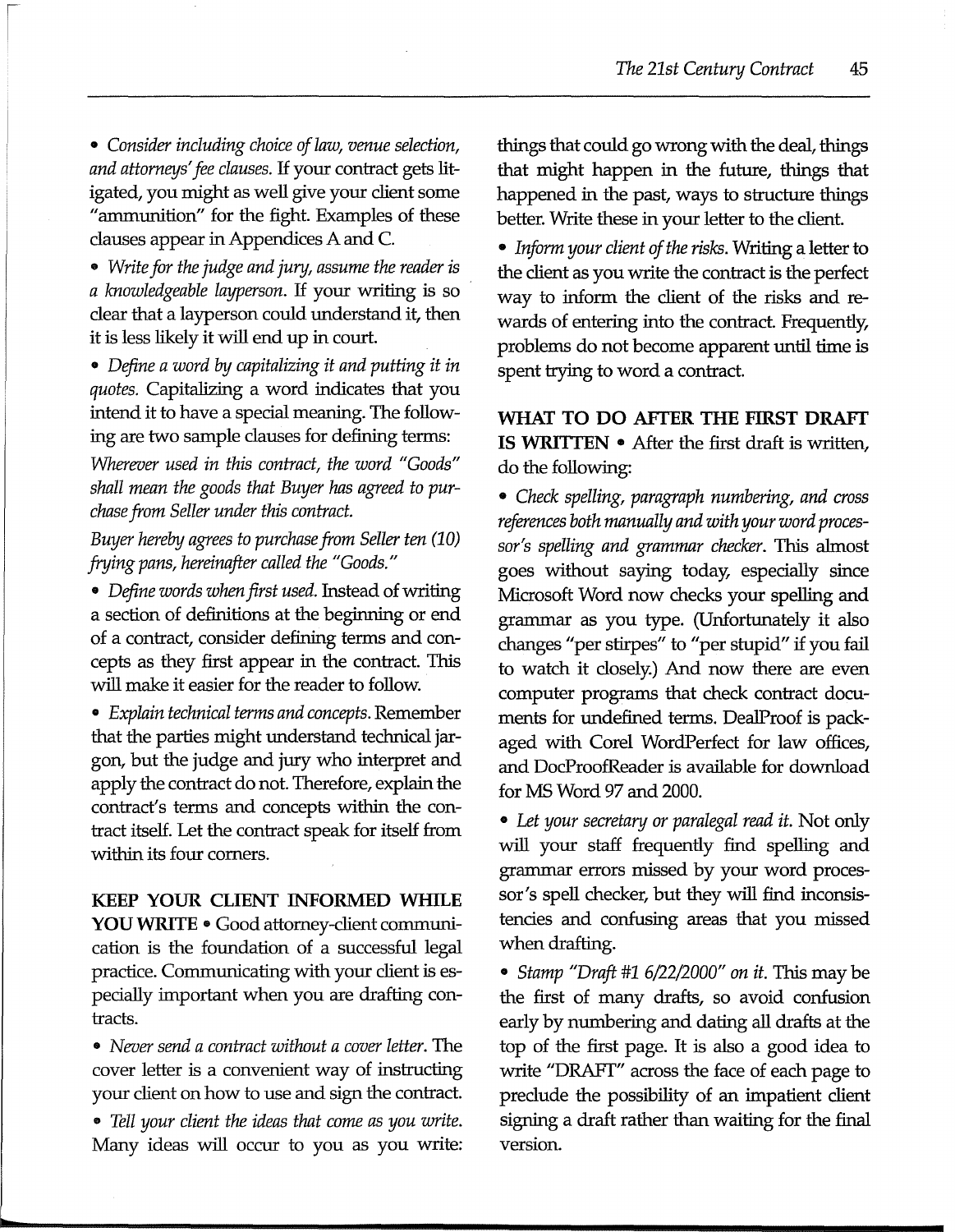• *Let your client read it.* Letting the client in on reading the first draft assures that your drafting will stay in tune with the client's wishes.

• *Save* fhe *drafts as multiple files on your computer.*  If you save the first draft on your computer as two files, you will have one file identified as the first draft and the other identified as the current version. This can be done by naming the current version "contract" and the first draft as "contract.dl." Then, subsequent versions can be named "contract.d2," "contract.d3," etc., where the "d" in the extension indicates draft. (Of course, if you're not using WordPerfect 5.1 for DOS, as I do, you can use long file names to show the contract name, draft number, and draft date, such as "Contract Smith Jones draft 2 dtd 6 22 2000."

• *Compare the current version to prior versions.* If you save draft versions, it is very easy to compare one version to another using the word processor's compare feature or using the Compare-Rite computer program. When you compare "contract.d1" to "contract.d2," save the comparison as "contract.c21" and print it to show the client what changes were made.

**HOW TO PRINT AND SIGN THE FINAL DRAFT** • Too few attorneys appreciate the practical details of printing and signing the contract.

• *Print the contract on 24 pound bond paper instead of* 20 *pound copier paper.* Using a heavy bond paper will make it easy to tell the original contract from copies. It will also last longer.

• *Print on pages using the same paper, and if pages are changed, reprint the document using the same paper.* This will avoid an argument that pages were substituted after the contract was signed.

• *Sign the contract in blue ink, not black ink.* This, too, will make it easier to differentiate the signed original contract from photocopies.

• *Initial every page of the contract.* Having each party initial each page of the contract will make it less likely that anyone could claim a page was changed after the contract was signed.

• *Identify the parties and witnesses who sign by providing blank lines below their signature lines for their printed names and addresses.* This will make it easier to find the witnesses if the contract is contested. And remember to include two witnesses for commercial leases.

• *Be sure that corporate officers include their titles,*  fhe *corporation's name, and the word "as."* Failure to do this can result in personal liability of the officer. The proper way to sign in a representative capacity is as follows:

ABC Corporation, a Florida corporation

 $\rm By:\_\_\_\_\_\$ 

John Jones, as its President

• *Add a notary clause that complies with the notary law.* The notary acknowledgment in Appendix B is such a clause.

**CONCLUDING ADVICE** • If these 50 tips don't keep your contracts out of court, try mastering *Strunk* & *White's Elements of Style* (Now available for free online at: http:/ /www.bartleby.com/141/index.html.) I hear it's real handy in appellate work

J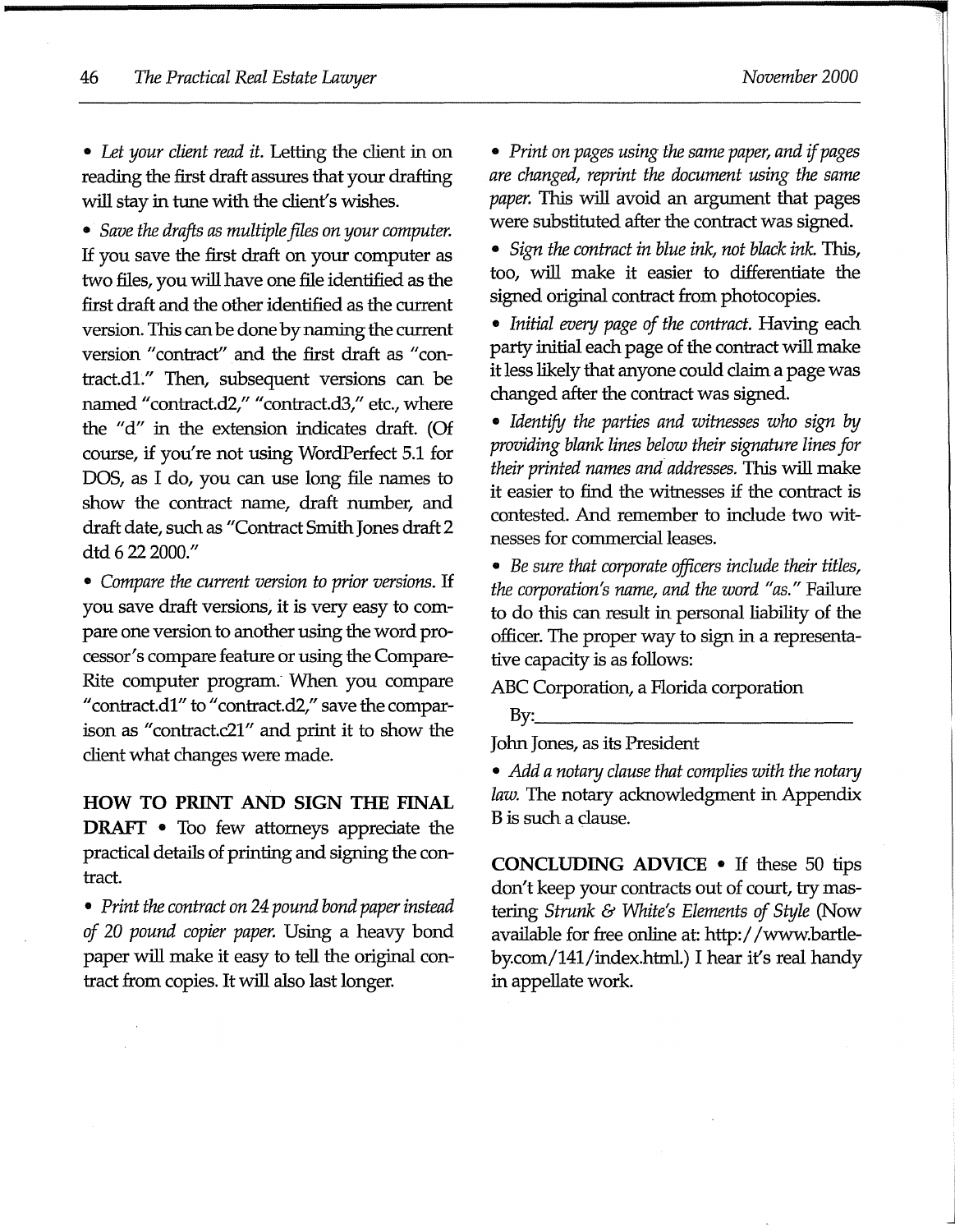# **APPENDIX A Basic Form of Contract**

#### *CONTRACT*

| <b>AGREEMENT</b> made this    | day of<br>between |                    |
|-------------------------------|-------------------|--------------------|
| hereinafter called "          | anc               | hereinafter called |
| $^{\prime\prime}$<br>WHEREAS. | WHEREAS.          | ; and WHEREAS,     |
|                               |                   |                    |

\_\_\_\_\_\_ \_,· NOW THEREFORE, in consideration of their mutual promises made in this agreement, and for other good and valuable consideration, receipt of which is hereby acknowledged by each party, the parties, intending to be legally bound, hereby agree as follows:

1. *Recitals.* The parties agree that the foregoing recitals are true and correct and incorporated in this agreement by this reference. 2.

\_ . *Miscellaneous.* Trme is of the essence of this agreement. This agreement is made in the State of  $[$   $]$  and shall be governed by  $[$   $]$  law. This is the entire agreement between the parties and may not be modified or amended except by a written document signed by the party against whom enforcement is sought. This agreement may be signed in more than one counterpart, in which case each counterpart shall constitute an original of this agreement. Paragraph headings are for convenience only and are not intended to expand or restrict the scope or substance of the provisions of this agreement. Wherever used in this agreement, the singular shall include the plural, the plural shall include the singular, and pronouns shall be read as masculine, feminine or neuter as the context requires. The prevailing party in any litigation, arbitration or mediation relating to this agreement shall be entitled to recover its reasonable attorneys fees from the other party for all matters, including but not limited to appeals.  $[\_]$  County,  $[\_]$ , shall be proper venue for any litigation involving this agreement. This agreement may not be assigned or delegated by either party without the prior written consent of the other party.

IN WITNESS WHEREOF, the parties have signed this agreement as of the day and year first above written.

\_\_\_\_\_\_\_\_\_\_\_\_\_\_\_\_\_ (Seal)

Witnesses

\_\_\_\_\_\_\_\_\_\_\_\_\_\_\_\_\_ (Seal)

Witnesses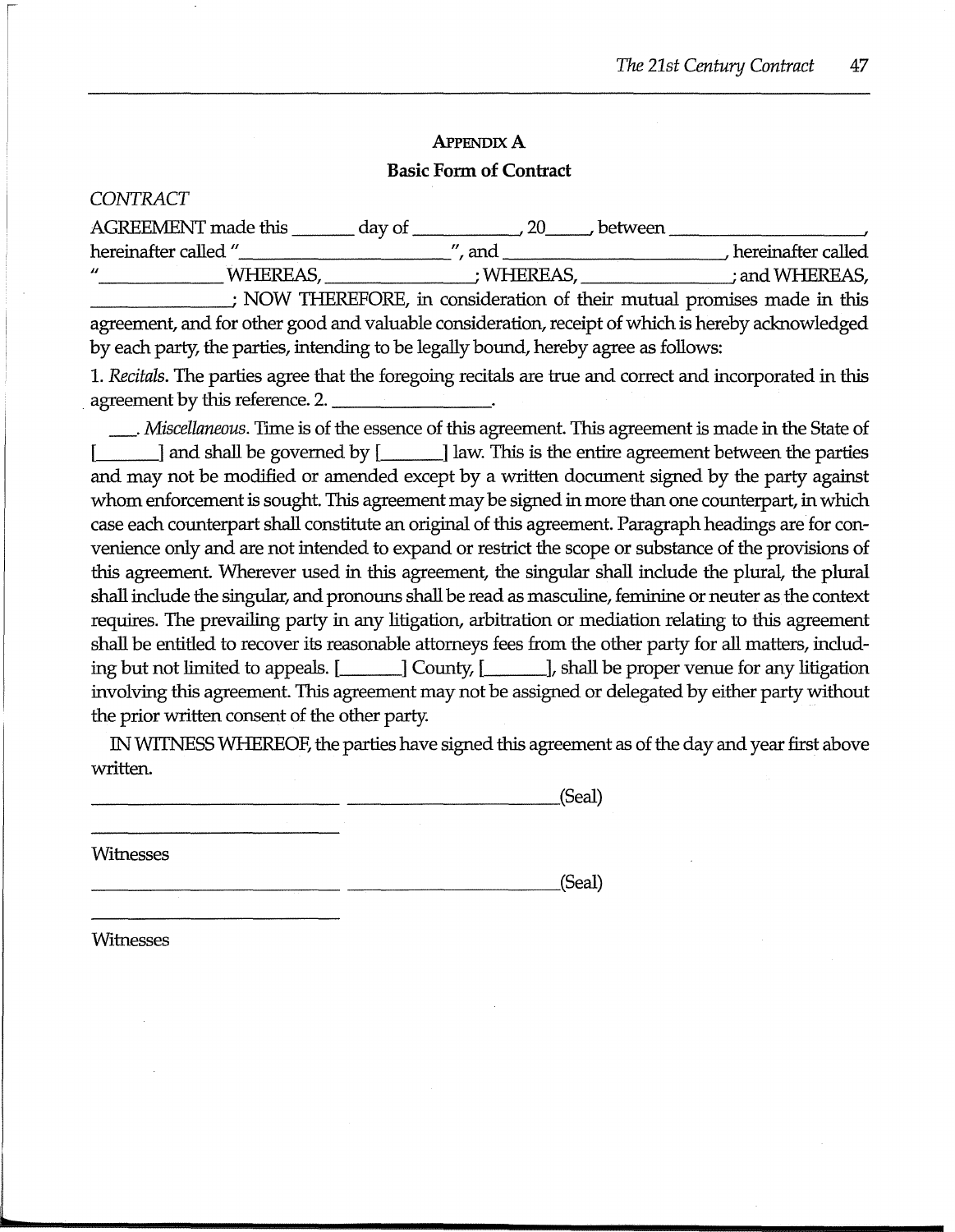J

#### **APPENDIX B**

#### **Basic Form of Notary Acknowledgment**

| STATE OF FLORIDA                                                    |  |
|---------------------------------------------------------------------|--|
| $\text{COUNTY OF} \_\_\_\_$                                         |  |
| $20 \qquad \qquad$ by _________.<br>Notary Public-State of Florida: |  |
|                                                                     |  |
| Personally Known _____; OR Produced Identification ______           |  |
|                                                                     |  |
| <b>Affix Seal Below:</b>                                            |  |
| <b>APPENDIX C</b>                                                   |  |
| <b>Sample Letter of Intent Form</b>                                 |  |

# *LETTER OF INTENT FOR POSSIBLE*

*CONTRACT FOR SALE OF ASSETS* 

Possible Seller: \_\_\_\_\_\_\_\_\_\_\_ \_

Possible Buyer: \_\_\_\_\_\_\_\_\_\_\_ \_

Business: ------------ Date: \_\_\_\_\_ \_\_\_, 20 \_\_

This is a non-binding letter of intent that contains provisions that are being discussed for a possible sale of the Business named above from the possible Seller named above to the possible Buyer named above. This is not a contract. This is not a legally binding agreement. This is merely an outline of possible contract terms for discussion purposes only. This is being signed to enable the Possible Buyer to apply for financing of the purchase price. This letter of intent is confidential and shall not be disclosed to anyone other than the parties and their employees, attorneys and accountants and the possible lenders of the Possible Buyer. The terms of the transaction being discussed are attached hereto, but the terms (and the possible sale itself) are not binding unless and until they are set forth in a written contract signed by Possible Seller and Possible Buyer. The word "shall" is used in the attached terms only as an example of how a contract might read, and it does not mean that the attached terms are or ever will be legally binding.

Witnesses

Witnesses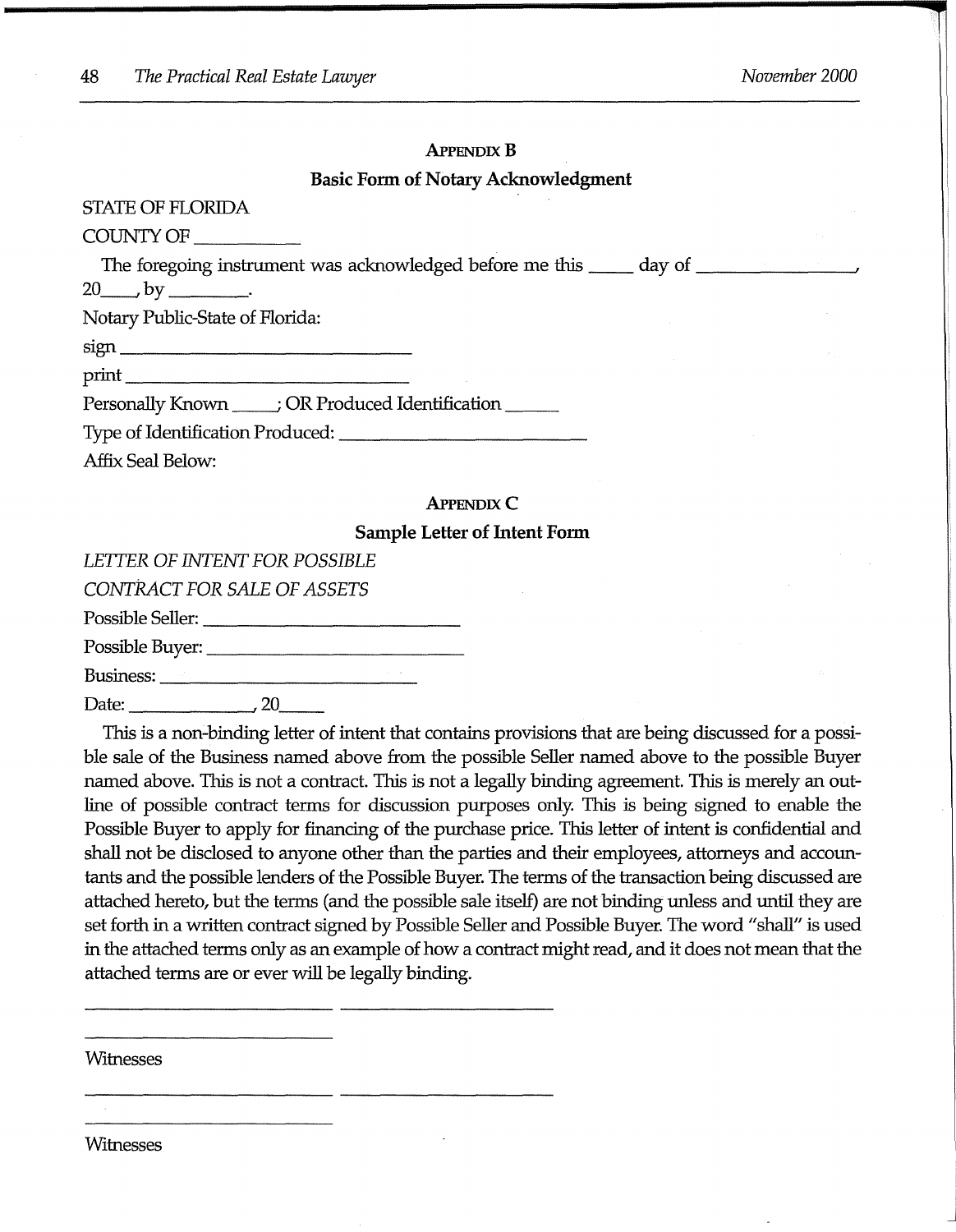#### **APPENDIX D**

#### **Sample Hourly Attorneys' Fee Agreement for Probate**

IN THE CIRCUIT COURT FOR \_\_\_\_\_ COUNTY, FLORIDA

PROBATE DIVISION

FILE NUMBER

#### INRE: ESTA1EOF

DECEASED.

*ATTORNEYS' HOURLY FEE AGREEMENT* 

AGREEMENT made between the following persons:

Personal Representative:

Attorney:

Residuary Beneficiaries:

Whereas, Attorney is about to undertake the performance of substantial legal services on behalf of the Personal Representative, for which Attorney shall be paid fees and costs, and the Florida Bar's Rules of Professional Conduct encourage attorneys and clients to enter into fee agreements at the commencement of representation to avoid the possibility of misunderstandings, and the Florida Probate Code requires that attorneys' fee agreements be signed by the Personal Representative and by the persons who will be affected by the fees;

Now therefore, in consideration of their mutual promises stated in this Agreement, the parties hereby agree that:

1. *Hourly Rates.* The Personal Representative has retained Attorney to provide legal services to the Personal Representative for administration of the above probate estate in Florida at hourly rates of for attorney time and  $\frac{1}{2}$  for paralegal time for all matters handled, including but not limited to ordinary services and extraordinary services.

2. *Limitation on Fees.* Notwithstanding the foregoing, Attorney agrees not to bill fees for ordinary services of Attorney that would exceed the percentage fees provided for in Florida Statutes §733.6171.

3. *Monthly Bills.* Fees shall be billed by Attorney and paid by Personal Representative out of the assets of the Estate on a monthly basis. Costs incurred for copies, postage, long distance, fax, FedEx, filing fees, and other items shall also be billed and paid at least monthly.

4. *No Statutory.Percentage Fees.* The parties agree that the provisions of this Fee Agreement replace the provisions of the applicable statutes and case law and that Attorney will not charge fees based upon a percentage of the assets or income of the probate estate. (Florida Statutes §733.6171 provides that the following is presumed to be reasonable compensation for ordinary services by the attorney for the Personal Representative: \$1,500 for the first \$40,000 plus \$750 for the next \$30,000 plus \$750 for the next \$30,000 plus three percent of the rest of the inventory value and income of the probate estate for ordinary services. The statute also provides that the attorney, personal representative, and persons bearing the impact of the compensation may agree to compensation determined in a different man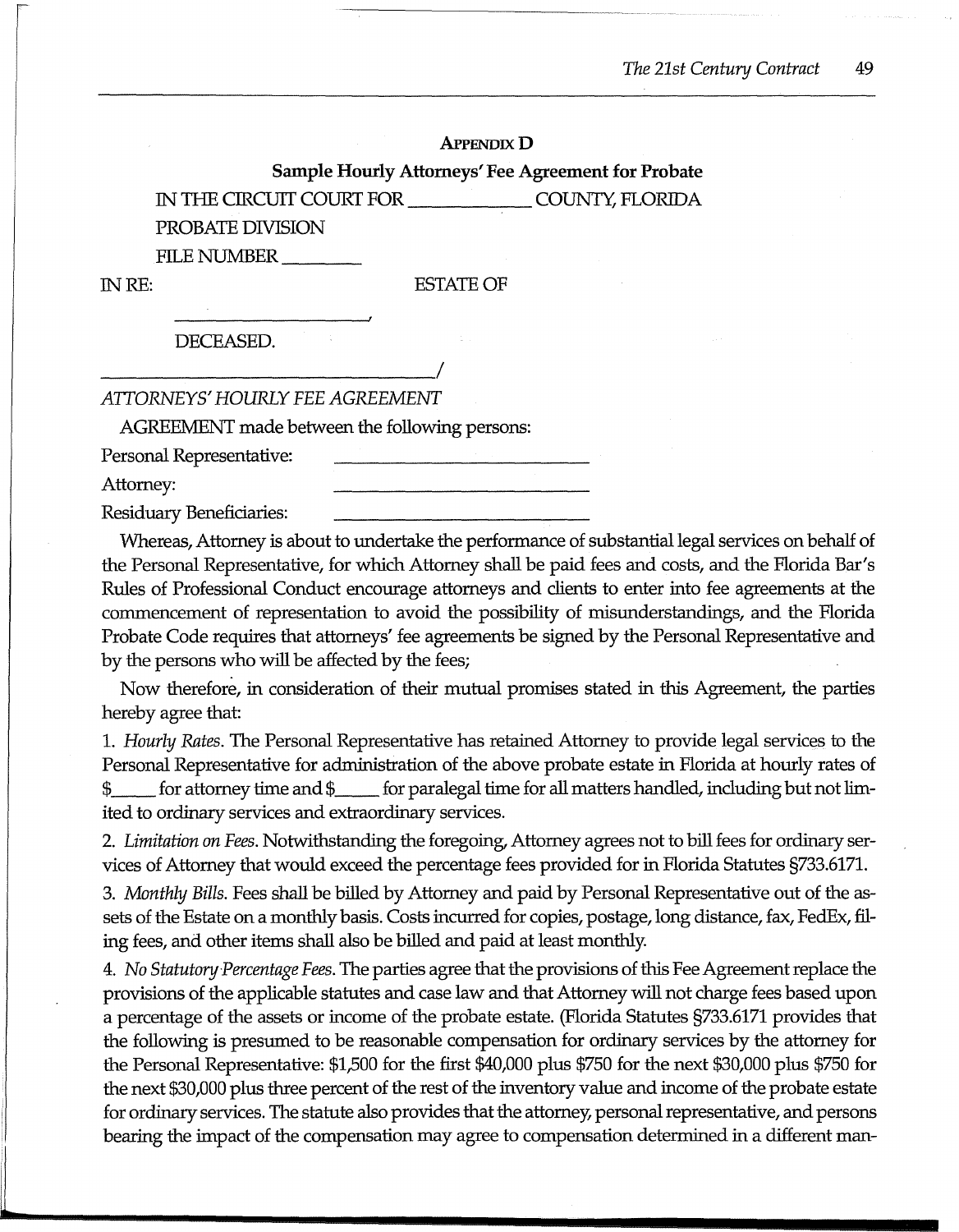ner. The statute also provides that attorneys are entitled to additional compensation for extraordinary services, such as real estate, adversary proceedings, homestead, tax matters, business, etc.)

5. *Fee Proceedings.* If the matter of fees and costs is submitted to the Court for review or determination at any time, fees and costs shall be billed by and paid to Attorney for that fee proceeding on the same basis as other fees under this Agreement; i.e., billed and paid at least monthly. In addition, attorneys testifying as expert witnesses on the matter of fees shall be entitled to fees at their usual hourly rates, which shall be paid out of the estate.

6. *Joint Representation.* The parties agree that Attorney represents \_\_\_\_\_\_ in his or her capacity as Personal Representative of the Estate and also in his or her capacity as Successor Trustee of THE \_\_\_\_\_ TRUST. The parties understand the potential conflict of interest arising from representation of multiple parties in multiple roles. They understand that if a conflict should ever develop between the multiple clients concerning the Estate or Trust, then Attorney would not be able to represent either of the clients in that conflict. The Personal Representative, Trustee and residuary beneficiaries are encouraged to engage his or her own separate lawyer before signing this agreement if they desire legal advice concerning this Fee Agreement or concerning any other aspect of the probate estate or Trust.

Under penalties of perjury, we declare that we have read the foregoing, and the facts alleged are true, to the best of our knowledge and belief.

Attorney:

|                          | Date: |     |
|--------------------------|-------|-----|
| Personal Representative: |       |     |
|                          | Date: |     |
| Residuary Beneficiary:   |       |     |
|                          | Date: | 20. |
|                          |       |     |